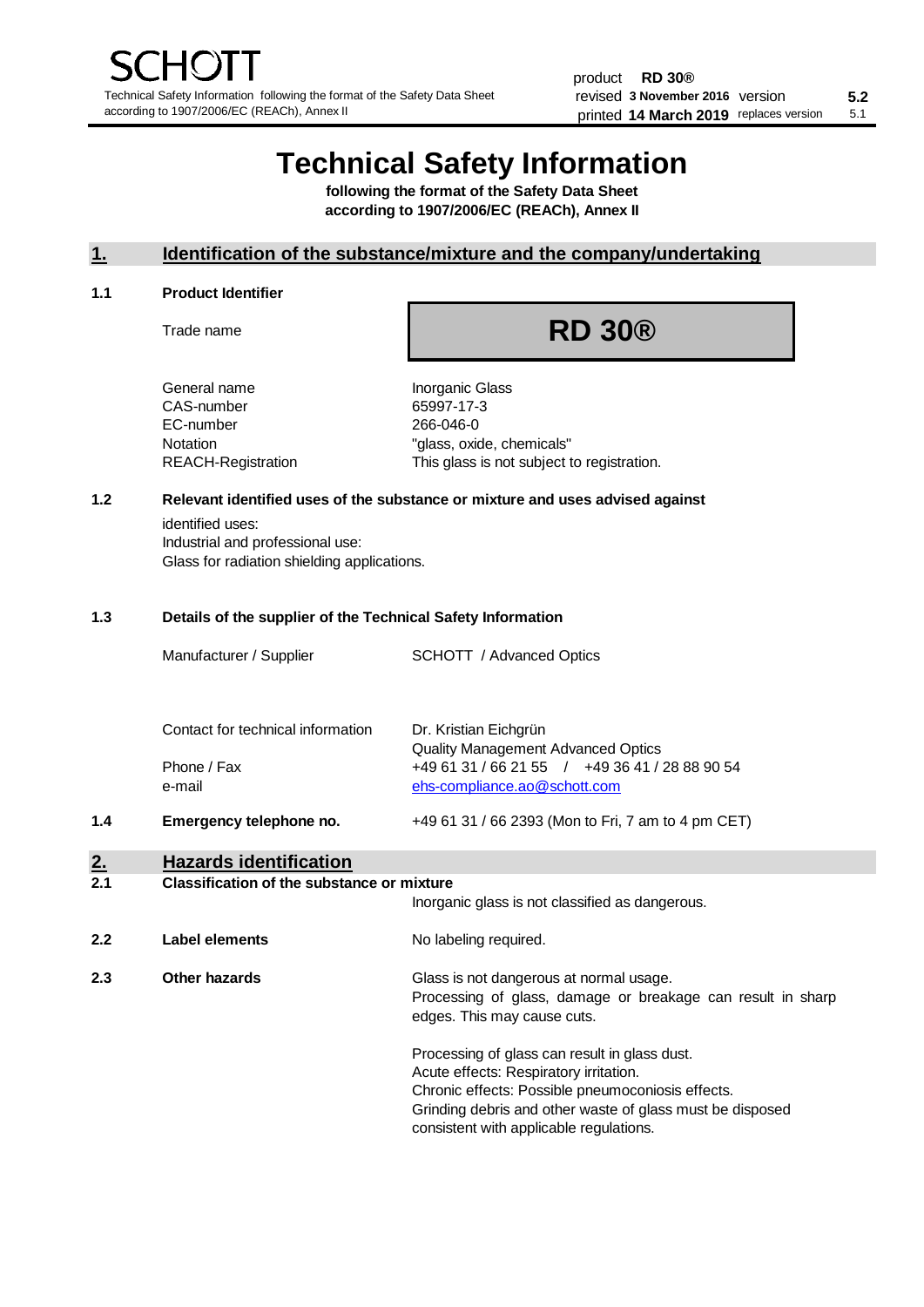Technical Safety Information following the format of the Safety Data Sheet according to 1907/2006/EC (REACh), Annex II

# **3. Composition/information on ingredients**

### **3.1 Substances**

As the substance glass is not included in the candidate list of substances of very high concern, currently there are no information duties according to article 33 of REACH. However for the production of glass we may use substances, which are on the candidate list and had been included in Annex XIV of the REACH regulation or could be included in future . These powdery substances are not present as such in the final glass; they are fully integrated into the glass matrix through the melting process. Thus they loose their original characteristics. The main components are listed as additional information in chapter 16. For more information please refer to ehs-compliance.ao@schott.com.

#### **3.2 Mixtures**

Glass is classified as substance acc. to regulation (EC) No 987/2008 (amending of Reach-Reg.).

# **4. First aid measures**

#### **4.1 Description of first aid measures**

| <b>General information</b> | Glass is no hazardous substance. The following information refer<br>to glass dust and glass splinter which may result from processing<br>or breakage. |
|----------------------------|-------------------------------------------------------------------------------------------------------------------------------------------------------|
| <b>After inhalation</b>    | Supply fresh air; consult doctor in case of complaints                                                                                                |
| After skin contact         | Normally not dangerous.                                                                                                                               |
|                            | Consult doctor in case of complaints.                                                                                                                 |
| After eye contact          | Rinse under running water.                                                                                                                            |
|                            | Consult doctor in case of complaints.                                                                                                                 |
| <b>After swallowing</b>    | Consult doctor                                                                                                                                        |

# **4.2 Most important symptoms and effects, both acute and delayed**

none known **4.3 Indication of immediate medical attention and special treatment needed** 

|     |                                                                     | none                           |
|-----|---------------------------------------------------------------------|--------------------------------|
| 5.  | <b>Fire fighting measures</b>                                       |                                |
| 5.1 | <b>Extinguishing media</b>                                          | no requirements                |
| 5.2 | Special hazards arising from the substance or mixture               | none. Glass is noncombustible. |
| 5.3 | <b>Advice for firefighters</b>                                      | none                           |
| 6.  | <b>Accidental release measures</b>                                  |                                |
| 6.1 | Personal precautions, protective equipment and emergency procedures |                                |
|     |                                                                     | none                           |
| 6.2 | <b>Environmental Precautions</b>                                    | none                           |
| 6.3 | Methods and material for containment and cleaning up                | none                           |
| 6.4 | Reference to other sections                                         | none                           |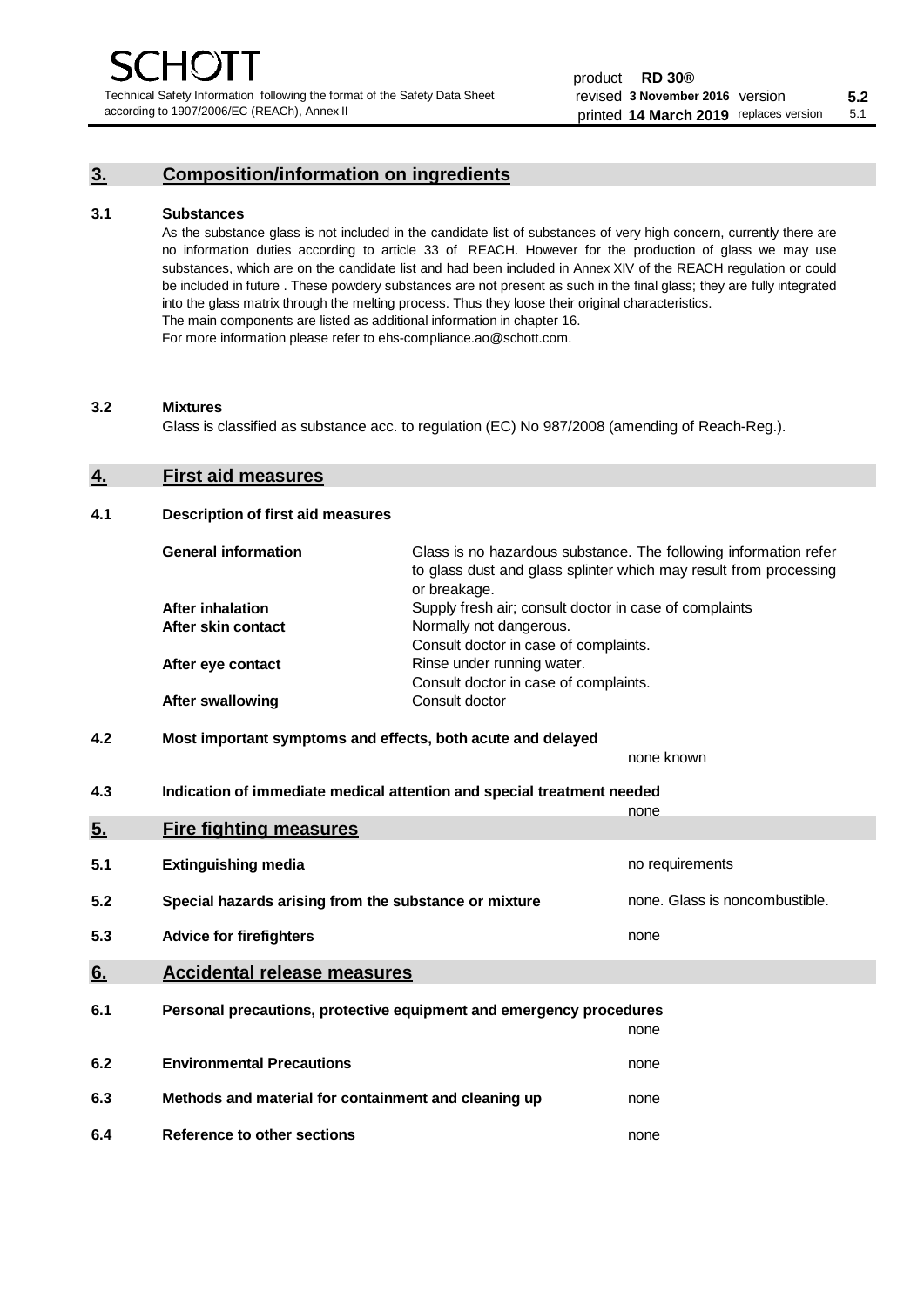| <u>z.</u> | <b>Handling and storage</b>                                                                                                                                                                                                                                                                                                                                                                                                    |                                                                                                                                                                                                                                                                                                                                        |  |  |  |
|-----------|--------------------------------------------------------------------------------------------------------------------------------------------------------------------------------------------------------------------------------------------------------------------------------------------------------------------------------------------------------------------------------------------------------------------------------|----------------------------------------------------------------------------------------------------------------------------------------------------------------------------------------------------------------------------------------------------------------------------------------------------------------------------------------|--|--|--|
| 7.1       | <b>Precautions for safe handling</b>                                                                                                                                                                                                                                                                                                                                                                                           | Avoid breakage because of injury risk by sharp edges.                                                                                                                                                                                                                                                                                  |  |  |  |
| 7.2       | Conditions for safe storage, including any incompatibilities                                                                                                                                                                                                                                                                                                                                                                   | Store in dry environment. Avoid excessive humidity.                                                                                                                                                                                                                                                                                    |  |  |  |
| 7.3       | Specific end use(s)                                                                                                                                                                                                                                                                                                                                                                                                            | see section 1.2                                                                                                                                                                                                                                                                                                                        |  |  |  |
| 8.        |                                                                                                                                                                                                                                                                                                                                                                                                                                | <b>Exposure controls / personal protection</b>                                                                                                                                                                                                                                                                                         |  |  |  |
| 8.1       | <b>Control parameters</b><br>Regulation<br>Value<br>0,3 mg / $m3$<br>peak limit<br>no information<br>teratogenic                                                                                                                                                                                                                                                                                                               | In case of dust formation, declaration for FUSED SILICA, CAS-No: 60676-86-0<br>TRGS 900 - GERMAN OCCUPATIONAL EXPOSURE LIMIT VALUES (01/2006)<br>(EXPOSURE LIMIT VALUE) with reference to the respirable fraction.<br>There is no reason to fear a risk of damage to the developing embryo<br>or foetus when limit value is adhered to |  |  |  |
| 8.2       | <b>Exposure controls</b><br>Technical measures and appropriate work processes have higher priority than personal<br>protective equipment. Provide adequate ventilation by local exhaust ventilation or ventilation<br>in general.<br>Adequate assessment tools for verification of effectivity of the protective measures includes<br>methods of measurements as described in "Technischen Regeln for Gefahrstoffe (TRGS) 402. |                                                                                                                                                                                                                                                                                                                                        |  |  |  |
|           | <b>Respiratory Protection</b>                                                                                                                                                                                                                                                                                                                                                                                                  | Technical<br>grinding/processing,<br>dust<br>measure: wet<br>avoid<br>formation.<br>If glass dust or particulates are above the national exposure limits<br>use a national approved respirator for dust and fibers.                                                                                                                    |  |  |  |
|           | <b>Hand Protection</b>                                                                                                                                                                                                                                                                                                                                                                                                         | Use protective gloves and safety wristbands for protection<br>against cut injuries.                                                                                                                                                                                                                                                    |  |  |  |
|           | Eye Protection                                                                                                                                                                                                                                                                                                                                                                                                                 | Use industrial safety glasses that meet national standards.                                                                                                                                                                                                                                                                            |  |  |  |
|           | <b>Personnel Protection</b>                                                                                                                                                                                                                                                                                                                                                                                                    | Use safety skirting for protection from sharp edges.<br>Wear safety shoes.                                                                                                                                                                                                                                                             |  |  |  |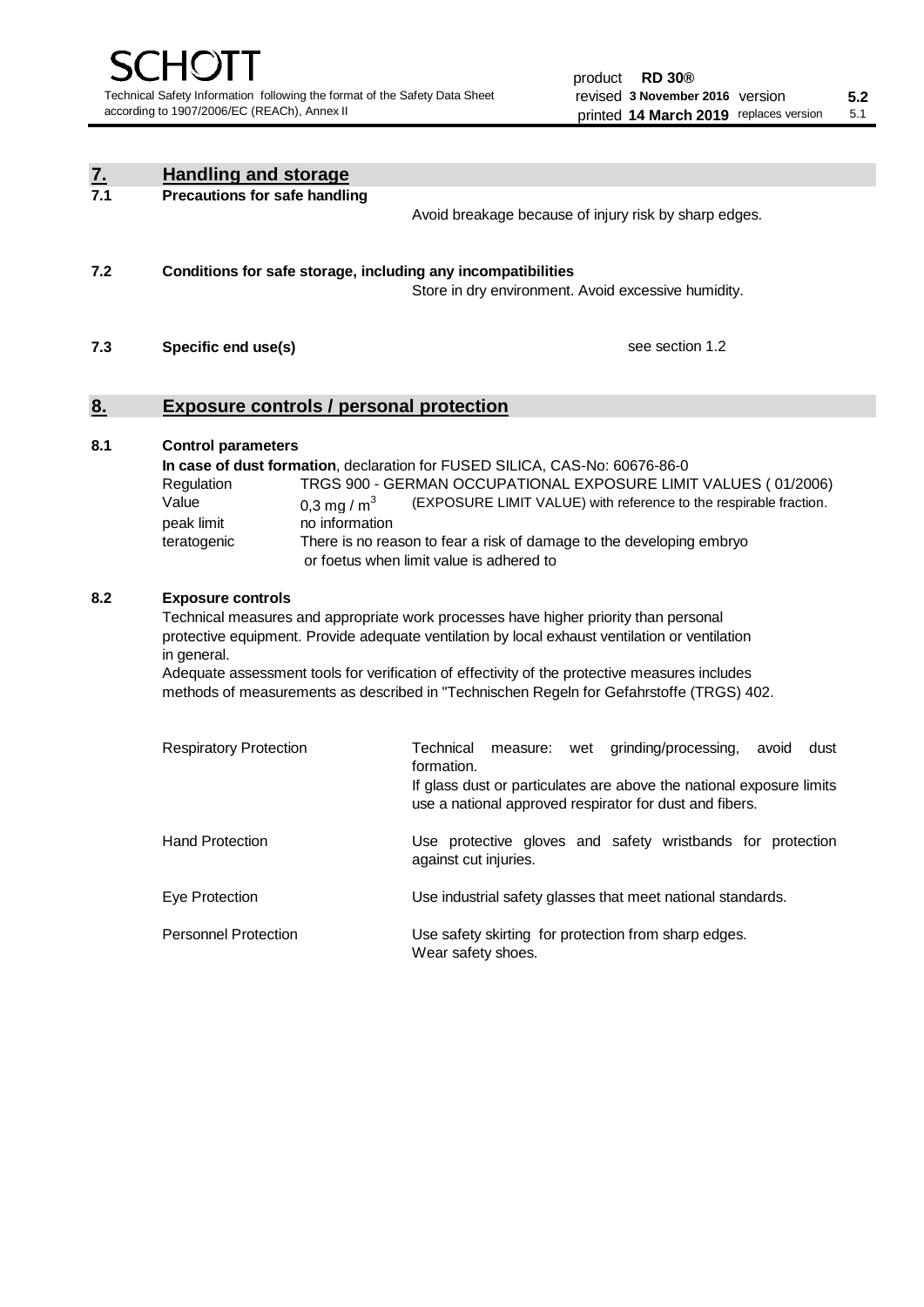Technical Safety Information following the format of the Safety Data Sheet according to 1907/2006/EC (REACh), Annex II

# **9. Physical and chemical properties**

**9.1 Information on basic physical and chemical properties**

|     | Appearance                            |                                                    |
|-----|---------------------------------------|----------------------------------------------------|
|     | <b>Physical state</b>                 | solid                                              |
|     | <b>Colour</b>                         | transparent or coloured                            |
|     | Odour                                 | odourless                                          |
|     | pH-value                              | not applicable                                     |
|     | <b>Boilling point/boilling range</b>  | not applicable                                     |
|     | Melting point/melting range           | 452 °C                                             |
|     |                                       | Transformation temperature according to ISO 7884-8 |
|     | <b>Flashpoint</b>                     | not combustible                                    |
|     | <b>Combustibility</b>                 | not combustible                                    |
|     | Ignition temperature                  | none                                               |
|     | <b>Auto flammability</b>              | none                                               |
|     | Danger of explosion                   | none                                               |
|     | <b>Explosive limits upper / lower</b> | none                                               |
|     | <b>Oxidizing characteristics</b>      | none                                               |
|     | Vapour pressure                       | not applicable                                     |
|     | Density (20 °C)                       | $3,13$ g/ccm                                       |
|     | <b>Water solubility</b>               | not applicable                                     |
|     | <b>Fat solubility</b>                 | not applicable                                     |
|     | n-octanol-water partition coefficient | not applicable                                     |
|     | <b>Other information</b>              | none                                               |
| 9.2 | <b>Other information</b>              | none                                               |

# **10. Stability and Reactivity**

## **10.1 Reactivity**

Glass is a stable material. Glass is inert to many chemicals, but may react to hot, strong alkaline solutions and with hydrofluoric, fluorosilicic and phosphoric acids. When heated to temperatures above the melting point, metal oxide fumes may be emitted.

Glass is an amorphous, inorganic, usually transparent or translucent substance consisting of a mixture of silicates or sometimes borates or phosphates as glass formers. With additions of modifiers a melt is produced at high temperatures, that cools to a solid state without crystallization.

## **10.2 Chemical stability**

Glass is stable at normal environmental conditions.

**10.3 Possibility of hazardous reactions** 

No hazardous reactions at intended use.

| 10.4 | <b>Conditions to avoid</b>       | see section 10.1 |
|------|----------------------------------|------------------|
| 10.5 | Incompatible materials           | see section 10.1 |
| 10.6 | Hazardous decomposition products | see section 10.1 |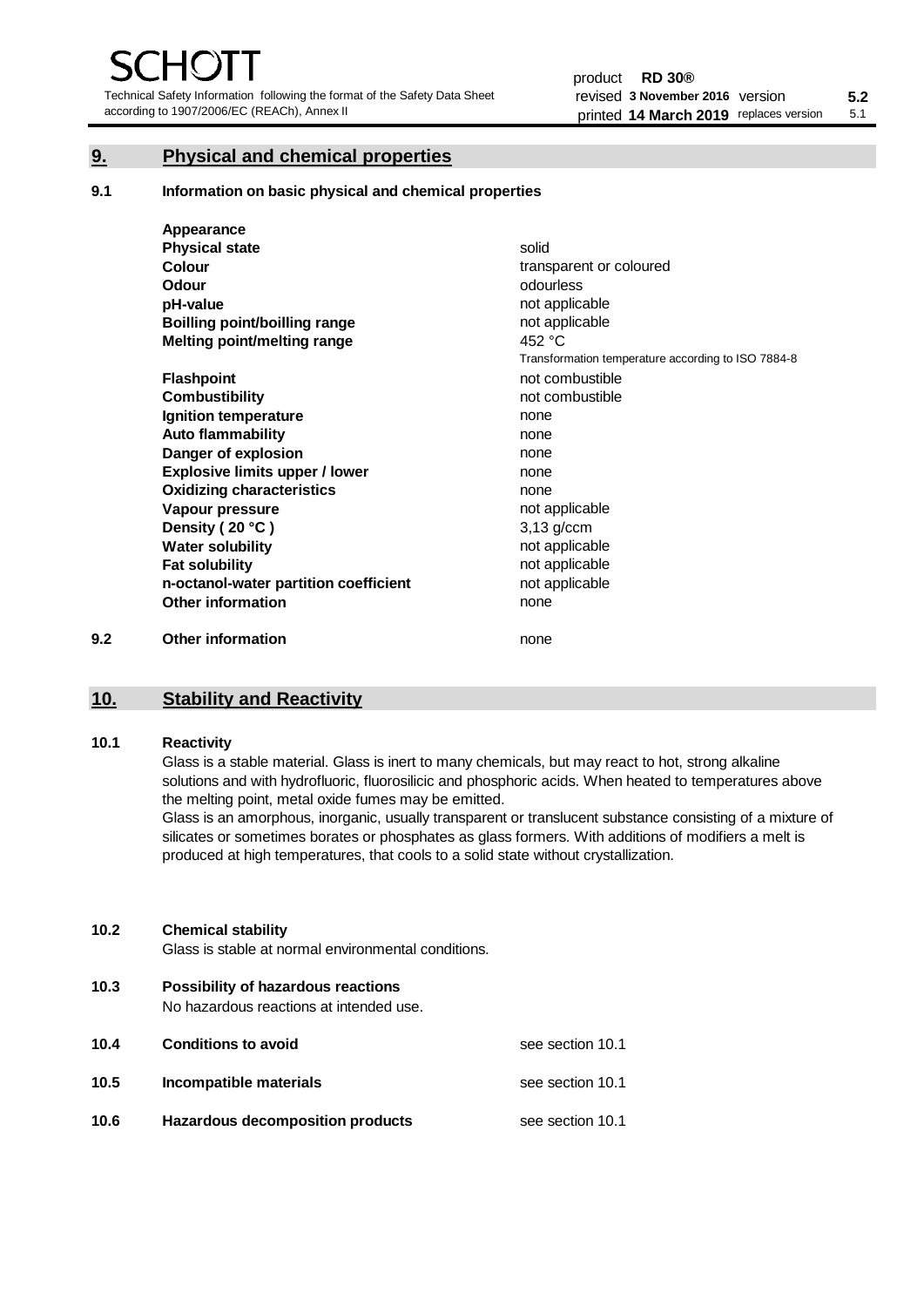unknown unknown unknown

unknown unknown unknown

Disposal according to local regulations

# **11. Toxicological information**

**11.1 Information on toxicological effects** Toxicological data are not available.

# **12. Ecological information**

- **12.1 Toxicity**
- **12.2 Persistence and degradability**
- **12.3 Bioaccumulative potential**
- **12.4 Mobility in soil**
- **12.5 Results of PBT and vPvB assessment**
- **12.6 Other adverse effects**

# **13. Disposal considerations**

**13.1 Waste treatment methods**

| <u>14.</u> | <b>Transport information</b>                                            |                     |
|------------|-------------------------------------------------------------------------|---------------------|
| 14.1       | <b>UN Number</b>                                                        | no requirements     |
| 14.2       | <b>UN Proper Shipping Name</b>                                          | no requirements     |
| 14.3       | <b>Transport hazard class(es)</b>                                       | no requirements     |
| 14.4       | Packing group                                                           | no requirements     |
| 14.5       | <b>Environmental hazards</b>                                            | no requirements     |
| 14.6       | Special precautions for user                                            | see sections 6 to 8 |
| 14.7       | Transport in bulk according to Annex II of MARPOL73/78 and the IBC Code |                     |
|            |                                                                         | no requirements     |

# **15. Regulatory information**

## **15.1 Safety, health and environmental regulations/legislation specific for the substance or mixture**

**REACH** Under REACH glass is classified as a "Substance". According to Appendix V Number 11 of the REACh regulation glass is exempted from registration if specified conditions are met. SCHOTT AG, Advanced Optics has examined this conditions for its products. This glass is not subject to registration.

**RoHS** This glass does not contain - according to our knowledge - materials in concentrations, whose placing on the market is forbidden in accordance to the current requirements of the European Directive 2011/65/EU. This glass contains lead to achieve it's particular characteristics. It is compliant to the RoHS due to the exemptions specified in the annex of the RoHS.

**United Nations Globally Harmonized System (UN-GHS) related to safety information.**

This information considers also the requirements of the UN-GHS related to safety information.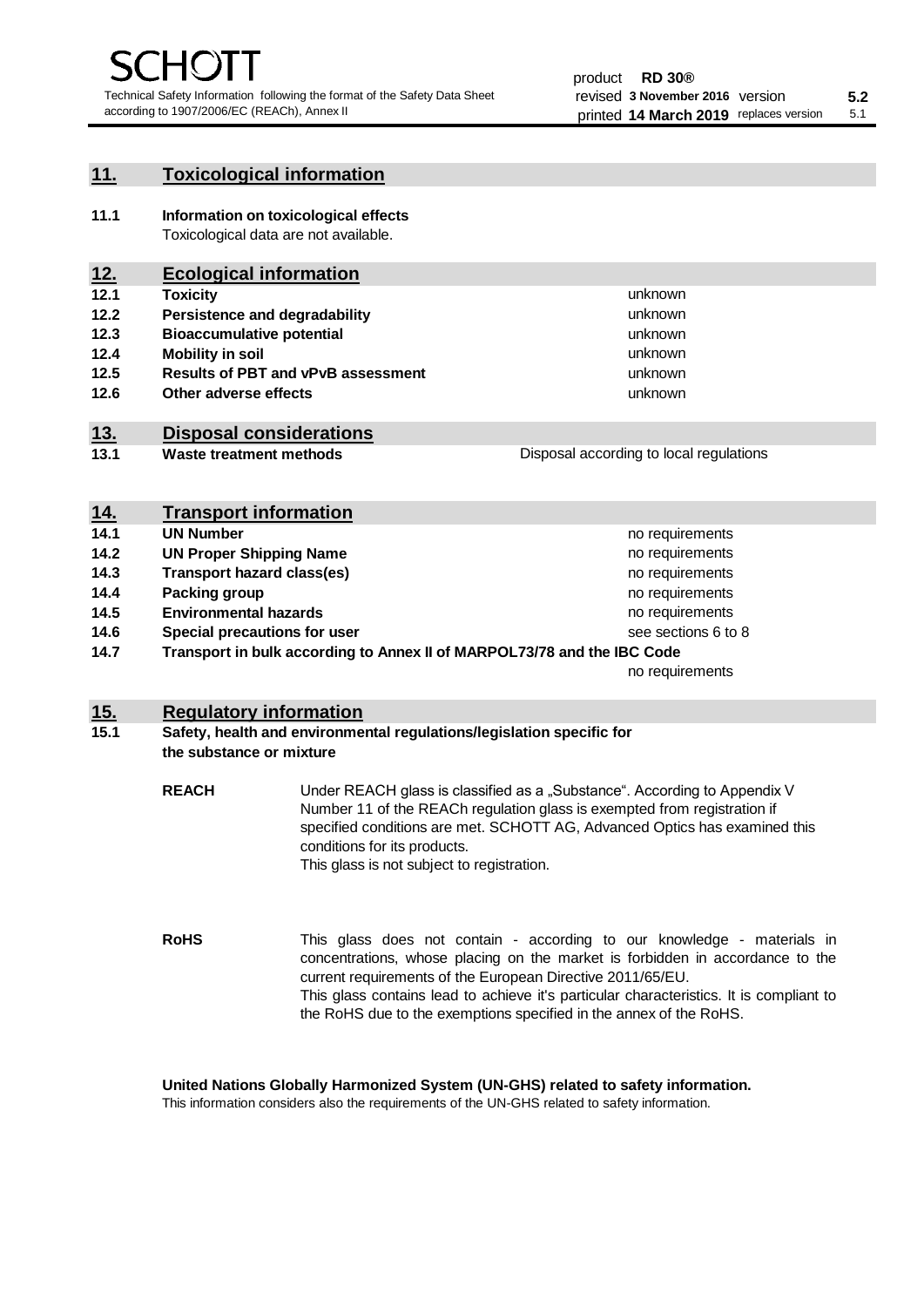Technical Safety Information following the format of the Safety Data Sheet according to 1907/2006/EC (REACh), Annex II

#### product **RD 30®** revised **5.2 3 November 2016** version printed 14 March 2019 replaces version 5.1

# **15.2 Chemical Safety Assessment**

A Chemical Safety Assessment has not been carried out.

# **16. Other information**

| 16.1 | Composition of mixture according to raw materials, based on the oxides. |  |
|------|-------------------------------------------------------------------------|--|
|------|-------------------------------------------------------------------------|--|

| chemical          |               | proportion    | SVHC (REACH) | Reg.  | <b>OSHA</b>                                     | <b>ACGIH</b>                                  | Carc.     |
|-------------------|---------------|---------------|--------------|-------|-------------------------------------------------|-----------------------------------------------|-----------|
| name              | <b>CAS-No</b> | of weigth (%) | (Y/N)        | (Y/N) | <b>PEL</b>                                      | <b>TLV</b>                                    | (Y/N)     |
| Barium Oxide      | 1304-28-5     | $1 - 10$      | No           | Yes   |                                                 | $0.5 \text{ mg/m}^3$ 0.05 mg/m <sup>3</sup>   | <b>No</b> |
| Potassium Oxide   | 12136-45-7    | $1 - 10$      | No           | No    | N/A                                             | N/A                                           | No        |
| Sodium Oxide      | 1313-59-3     | $1 - 10$      | No.          | No    | N/A                                             | N/A                                           | No        |
| Lead Oxide        | 1317-36-8     | $20 - 30$     | Yes          | Yes   | $0.05$ mg/m <sup>3</sup> 0.05 mg/m <sup>3</sup> |                                               | Yes       |
| Antimony Trioxide | 1309-64-4     | < 1           | No           | Yes   | $0.5 \text{ mq/m}^3$ 0.5 mg/m <sup>3</sup>      |                                               | Yes       |
| Silica            | 14808-60-7    | $50 - 60$     | No           | Yes   |                                                 | 0.1 mg/m <sup>3</sup> 0.025 mg/m <sup>3</sup> | <b>No</b> |
| Strontium Oxide   | 1314-11-0     | $1 - 10$      | No           | No    | N/A                                             | N/A                                           | No        |

**The classification and limiting values are valid for the raw materials, see section 3. Glass is not a substance of very high concern (SVHC).**

#### **Explanations to the data in the table**

| SVHC(REACH) | The raw material is listed in the candidate list of the substances of very high<br>concern                                                               |
|-------------|----------------------------------------------------------------------------------------------------------------------------------------------------------|
| Reg.        | Regulated chemical substance per list OSHA Regulations (Standards - 29 CFR)<br>Subpart 1910.1000 Tables Z1 to Z3 Limits for Air Contaminants             |
| OSHA / PEL  | Permissible exposure limit - for chemical materials, issued by the OSHA                                                                                  |
| ACGIH / TLV | Threshold limit value - chemical substances classification by the ACGIH                                                                                  |
| <b>OSHA</b> | Occupational Safety and Health Administration, an organization of the US.<br>Department of Labor (www.osha.gov).                                         |
| ACGIH       | American Conference of Governmental Industrial Hygienists (ACGIH), an member-<br>based organization that advances occupational and environmental health. |
| Carc.       | Chemical substance classified as carcinogen                                                                                                              |